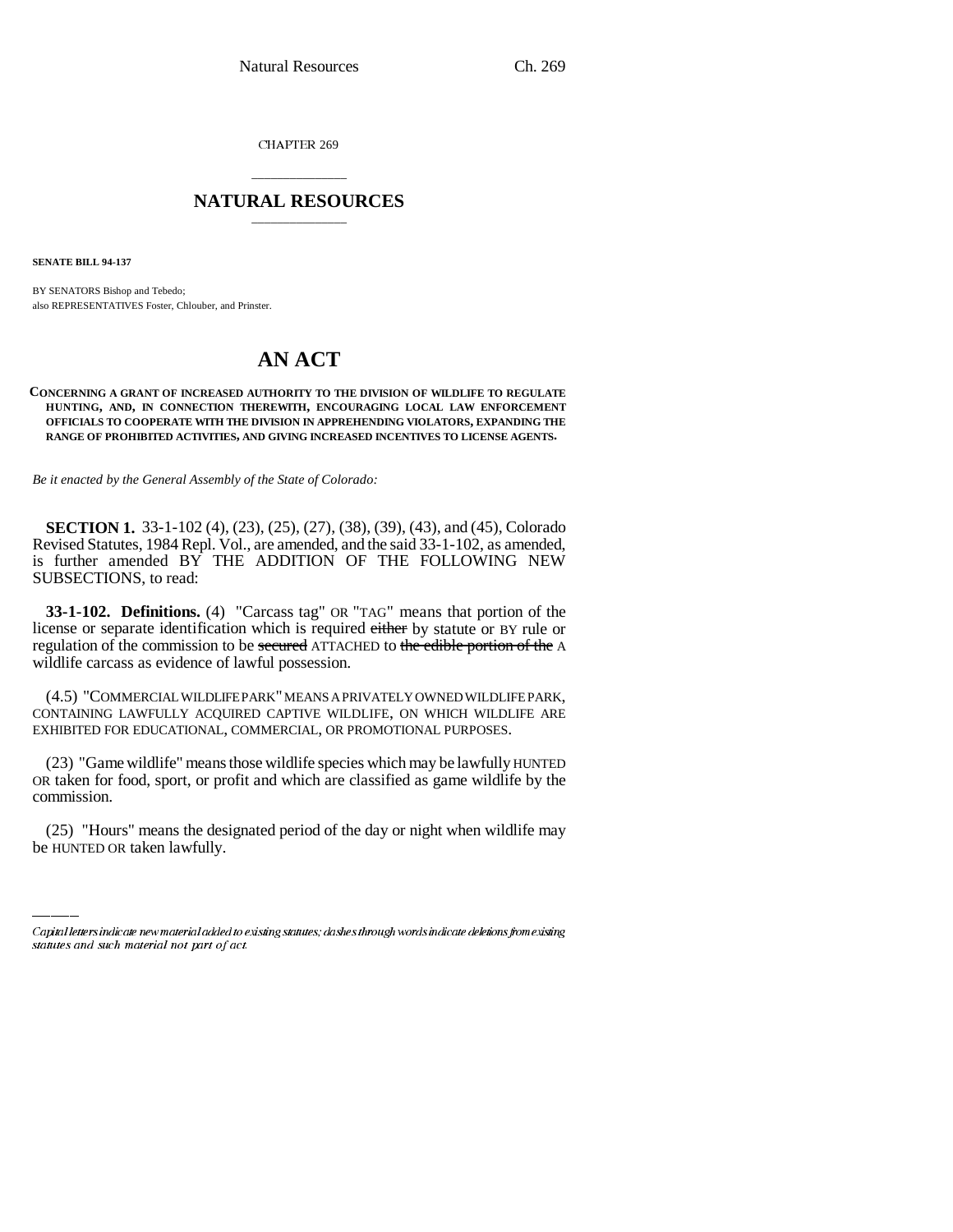(25.5) "HUNT" MEANS TO PURSUE, ATTRACT, STALK, LIE IN WAIT FOR, OR ATTEMPT TO SHOOT, WOUND, KILL, TRAP, CAPTURE, COLLECT, OR TAKE WILDLIFE. "HUNT" DOES NOT INCLUDE STALKING, ATTRACTING, SEARCHING, OR LYING IN WAIT FOR WILDLIFE BY AN UNARMED PERSON SOLELY FOR THE PURPOSE OF WATCHING OR TAKING PHOTOGRAPHS OF WILDLIFE.

(27) "License" means a permit, stamp, card, certificate, tag, SEAL, or other document provided for by statute or commission rule or regulation and issued OR REQUIRED by the division authorizing the hunting, fishing, trapping, taking, TRANSPORTATION, or possession of wildlife or other activity for which express authorization is required by articles 1 to 6 of this title.

(38) (a) "Resident" means any person who has lived in this state for six consecutive months or more immediately preceding the date of application for or purchase of any license required under the provisions of articles 1 to 6 of this title or rules or regulations of the commission.

(b) The burden of establishing residence shall be on the person claiming such status AT THE TIME OF APPLICATION FOR A LICENSE. NO PERSON IS ENTITLED TO CLAIM MULTIPLE STATES OF RESIDENCE EXCEPT AS PROVIDED IN PARAGRAPHS (c) AND (d) OF THIS SUBSECTION (38). The following evidence or any other reliable evidence may be used in establishing, but is not necessarily determinative of, residence:

(I) The residence of a person is the principal or primary home or place of abode of a person. A principal or primary home or place of abode is that home or place in which a person's habitation is fixed and to which he THE PERSON, whenever absent, has the present intention of returning after a departure or absence therefrom, regardless of the duration of such absence. A residence is a permanent building  $\sigma$ part thereof, including OR PART OF A BUILDING AND MAY INCLUDE a house, condominium, apartment, room in a house, or mobile home. No RENTAL PROPERTY, vacant lot, VACANT HOUSE OR CABIN, or premises used solely for business shall be considered a residence.

(II) In determining the principal or primary place of abode, the following circumstances RELATING TO THE PERSON may be taken into account: Business pursuits, place of employment, income sources, residence for income or other tax purposes, age, marital status, residence of parents, spouse, and children, if any, leaseholds, situs of personal and real property, EXISTENCE OF ANY OTHER RESIDENCES OUTSIDE OF COLORADO AND THE AMOUNT OF TIME SPENT AT EACH SUCH RESIDENCE, and ANY motor vehicle OR VESSEL registration.

(II.3) THE RESIDENCE ADDRESS GIVEN FOR PURPOSES OF PURCHASING OR OBTAINING LICENSES ISSUED UNDER THIS TITLE SHALL BE THE SAME AS THE ADDRESS GIVEN FOR COLORADO STATE INCOME TAX PURPOSES.

(II.6) A PERSON SHALL NOT BE CONSIDERED TO HAVE GAINED RESIDENT STATUS WHILE RETAINING A DOMICILE OUTSIDE THIS STATE.

(III) In determining WHETHER the principal or primary place of abode IS IN COLORADO, the following documents may be taken into account: A current Colorado driver's license with Colorado address, recent property tax receipts, copies of recent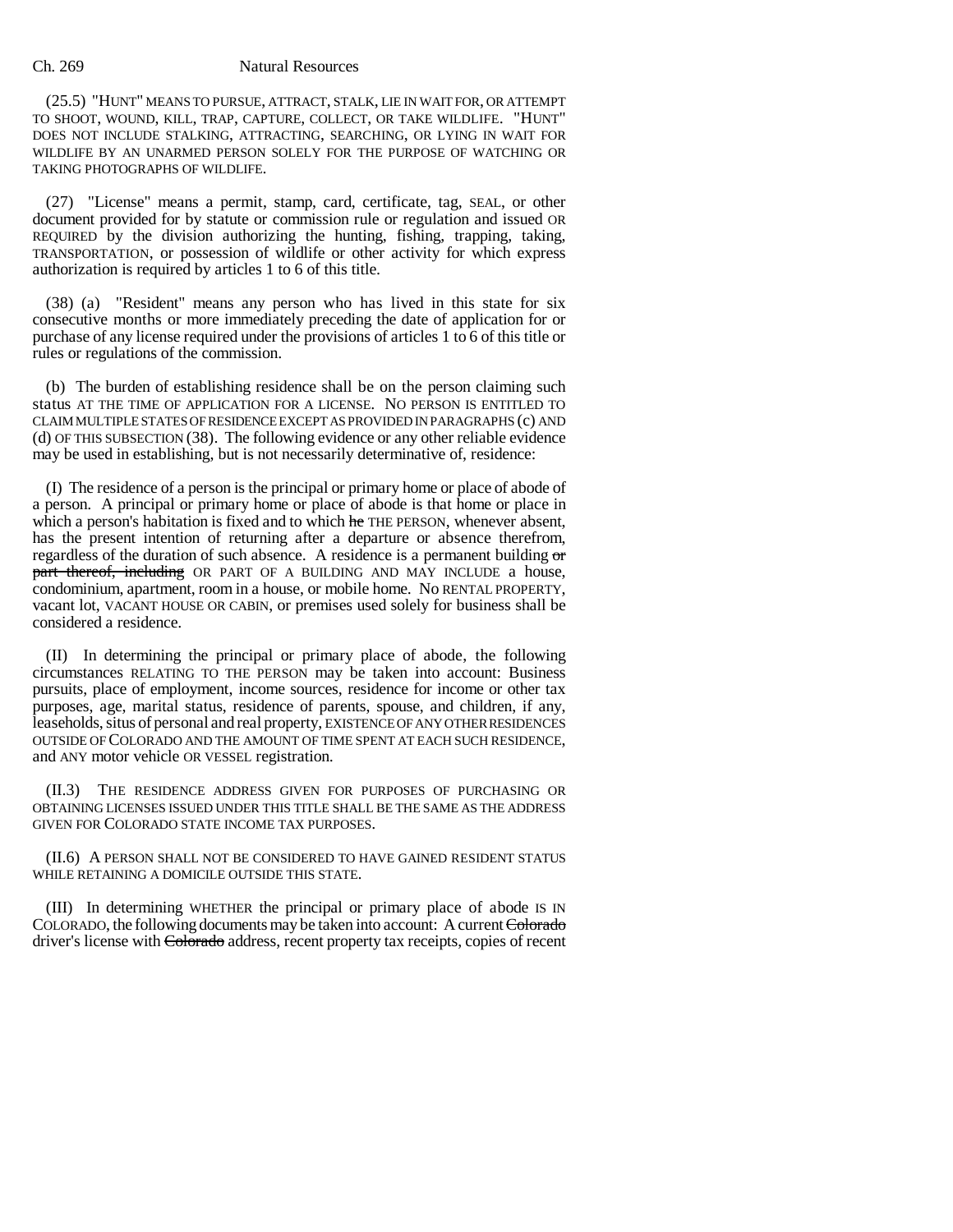resident income tax returns, current voter registration cards, current motor vehicle OR VESSEL registrations, and other public records evidencing place of abode or employment.

(c) A person who is a resident of this state does not terminate residency upon entering the armed services of the United States. A member of the armed services ON ACTIVE DUTY who resided in Colorado at the time he THE PERSON entered military service and his THE PERSON'S dependents are presumed to retain their status as residents of Colorado throughout the member's active duty in the service, regardless of where he may be assigned to duty STATIONED or for how long, UNLESS THE MEMBER CHANGES HIS OR HER HOME OF RECORD TO SOME STATE OTHER THAN COLORADO.

(d) For the purposes of this subsection (38), the following shall also be deemed residents of this state:

(I) Members of the armed services of the United States or any nation allied with the United States who are on active duty in this state under permanent orders and their dependents;

(II) Personnel in the diplomatic service of any nation recognized by the United States who are assigned to duty in this state and their dependents;

(III) Full-time students who are enrolled in and have been attending any accredited TRADE SCHOOL, college, or university in this state for at least six months immediately prior to the date of application for any license. FOR THE PURPOSES OF THIS SUBPARAGRAPH (III), THE SPOUSE AND DEPENDENT CHILDREN OF ANY SUCH STUDENT SHALL ALSO BE CONSIDERED RESIDENTS. The temporary absence of such students STUDENT OR THE STUDENT'S SPOUSE OR DEPENDENT CHILDREN from this state while THE STUDENT IS still enrolled at any such TRADE SCHOOL, college, or university shall not be deemed to terminate their residency. A student shall be deemed "full-time" if considered full-time under the rules or policy of the educational institution he OR SHE is attending.

(IV) Colorado residents who attend school full-time out of state and pay nonresident tuition UNLESS EXEMPTED FROM SUCH TUITION PAYMENTS BY THE TRADE SCHOOL, COLLEGE, OR UNIVERSITY.

(d.5) THE RESIDENCY STATUS OF CHILDREN UNDER EIGHTEEN YEARS OF AGE IS PRESUMED TO BE THAT OF THE CUSTODIAL PARENT OR LEGAL GUARDIAN.

(e) Except as provided in subparagraphs  $(H)$  to  $(H)$  of paragraph (d) OR (d.5) of this subsection (38), a person is presumed to have terminated his OR HER Colorado residence if he THE PERSON accepts any resident hunting, fishing, or trapping license issued by another state or foreign country, registers to vote in any other state or foreign country, or accepts a driver's license that shows an address other than in Colorado.

(f) If a person moves to any other state or foreign country with the intention of making it his THE PERSON'S permanent residence, he THE PERSON shall be considered to have lost his OR HER residence in Colorado.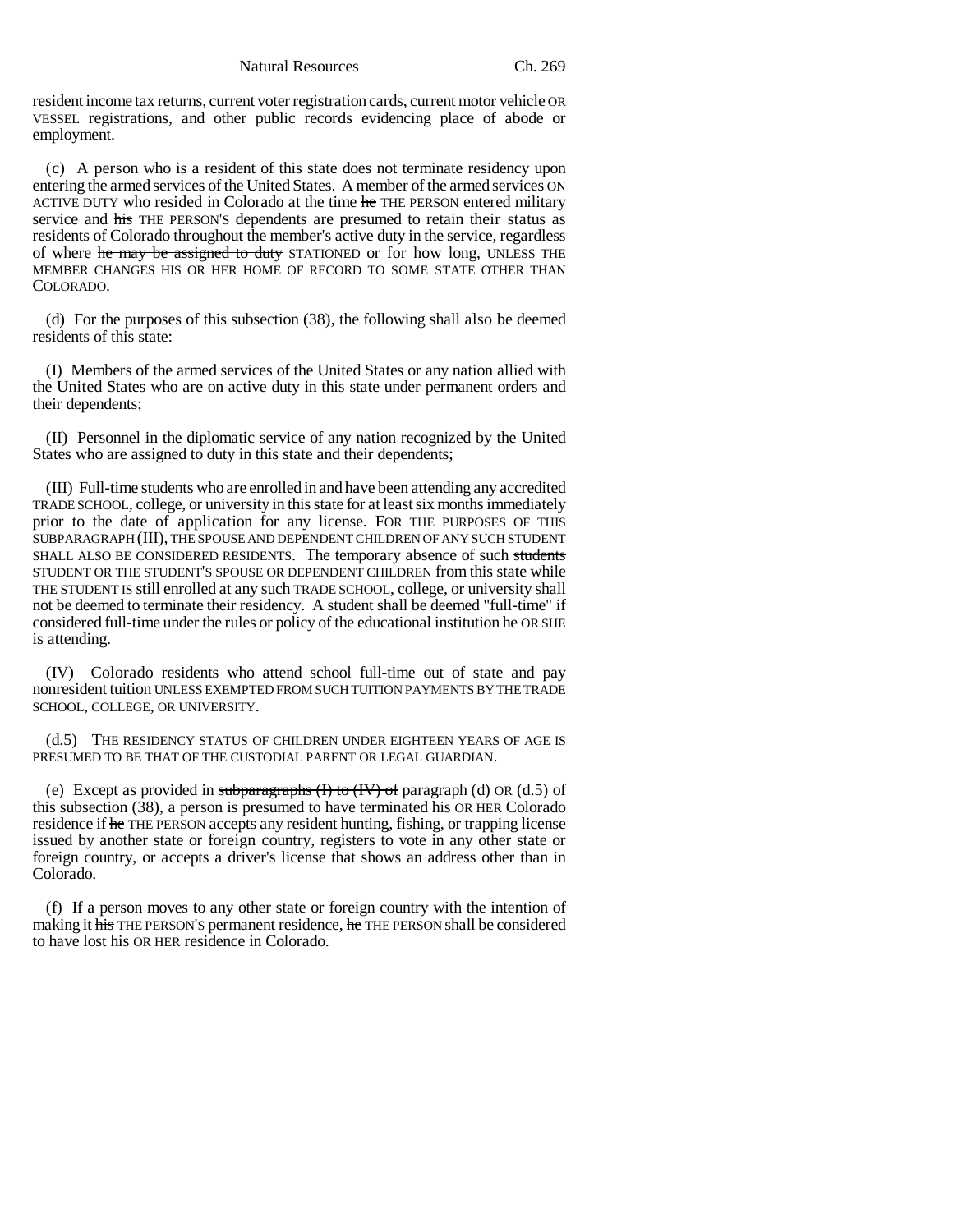(39) "Season" means the period of time during which wildlife may be legally HUNTED OR taken.

(43) "Take" or "hunt" means to pursue, shoot, wound, kill, trap, possess, capture, collect, attract, stalk, or lie in wait or to attempt any of the foregoing for the purpose of taking wildlife, whether or not such wildlife is then or subsequently taken ACQUIRE POSSESSION OF WILDLIFE; but such terms TERM shall not include stalking, attracting, or searching for or lying in wait for wildlife by an unarmed person solely for the purpose of watching wildlife or taking pictures thereof or THE accidental wounding or killing OF WILDLIFE by a motor vehicle, locomotive VESSEL, or train.

(45) "Transfer" means to pass, deliver, convey, RECEIVE, or hand over any license issued under articles 1 to 6 of this title from one person to another or to intentionally allow such a license to come into the possession of a person other than the person for whom it was originally procured.

**SECTION 2.** 33-1-115 (2), Colorado Revised Statutes, 1984 Repl. Vol., is amended, and the said 33-1-115 is further amended BY THE ADDITION OF A NEW SUBSECTION, to read:

**33-1-115. Migratory birds - possession of raptors - reciprocal agreements reports to general assembly.** (2) (a) The commission shall issue licenses in accordance with its regulations to permit the possession of raptors for falconry and captive breeding purposes and to encourage individual efforts to propagate the species. THE COMMISSION SHALL ACTIVELY PURSUE THE ESTABLISHMENT OF RECIPROCAL AGREEMENTS WITH OTHER STATES AND CANADA AS A SIGNATORY TO THE "MIGRATORY BIRD TREATY ACT", WHICH AGREEMENTS SHALL ALLOW FOR THE TAKING, USE, AND TRANSPORTATION OF RAPTORS FROM EACH RESPECTIVE AREA BY QUALIFIED AND LICENSED APPLICANTS.

(b) APPLICANTS FROM OTHER STATES OR CANADIAN PROVINCES OR TERRITORIES WHICH ARE SIGNATORIES TO THE "MIGRATORY BIRD TREATY ACT" AND HAVE RECIPROCAL RAPTOR AGREEMENTS WITH COLORADO MAY OBTAIN NONTHREATENED RAPTORS IN REASONABLE NUMBERS COMMENSURATE WITH RAPTOR POPULATIONS WITHIN THIS STATE. THE COMMISSION MAY ISSUE NONRESIDENT TAKE LICENSES TO SUCH APPLICANTS, AND THE FEES FOR SUCH LICENSES SHALL BE EQUIVALENT TO THE FEES FOR COMPARABLE LICENSES IN THE STATES, PROVINCES, OR TERRITORIES WITH WHICH COLORADO HOLDS SUCH AGREEMENTS.

(c) It is the intent of the general assembly for the commission to make the rules and regulations of this state conform to or be more stringent than the provisions of the "Migratory Bird Treaty Act" and the "Endangered Species Act". These rules and regulations may include, but not be limited to, captive breeding and the use of domestic captive bred raptors and the purchase, sale, transportation, importation, exportation, or exchange of raptors with persons having like licenses.

(3) UNTIL THE ROCKY MOUNTAIN FALCON, ALSO KNOWN AS THE AMERICAN PEREGRINE FALCON OR FALCO PEREGRINUS ANATUM, IS REMOVED FROM THE LISTS OF THREATENED AND ENDANGERED SPECIES MAINTAINED BY THE FEDERAL GOVERNMENT AND THE COMMISSION, THE COMMISSION SHALL REPORT ANNUALLY TO THE AGRICULTURAL COMMITTEES OF REFERENCE IN BOTH THE SENATE AND THE HOUSE OF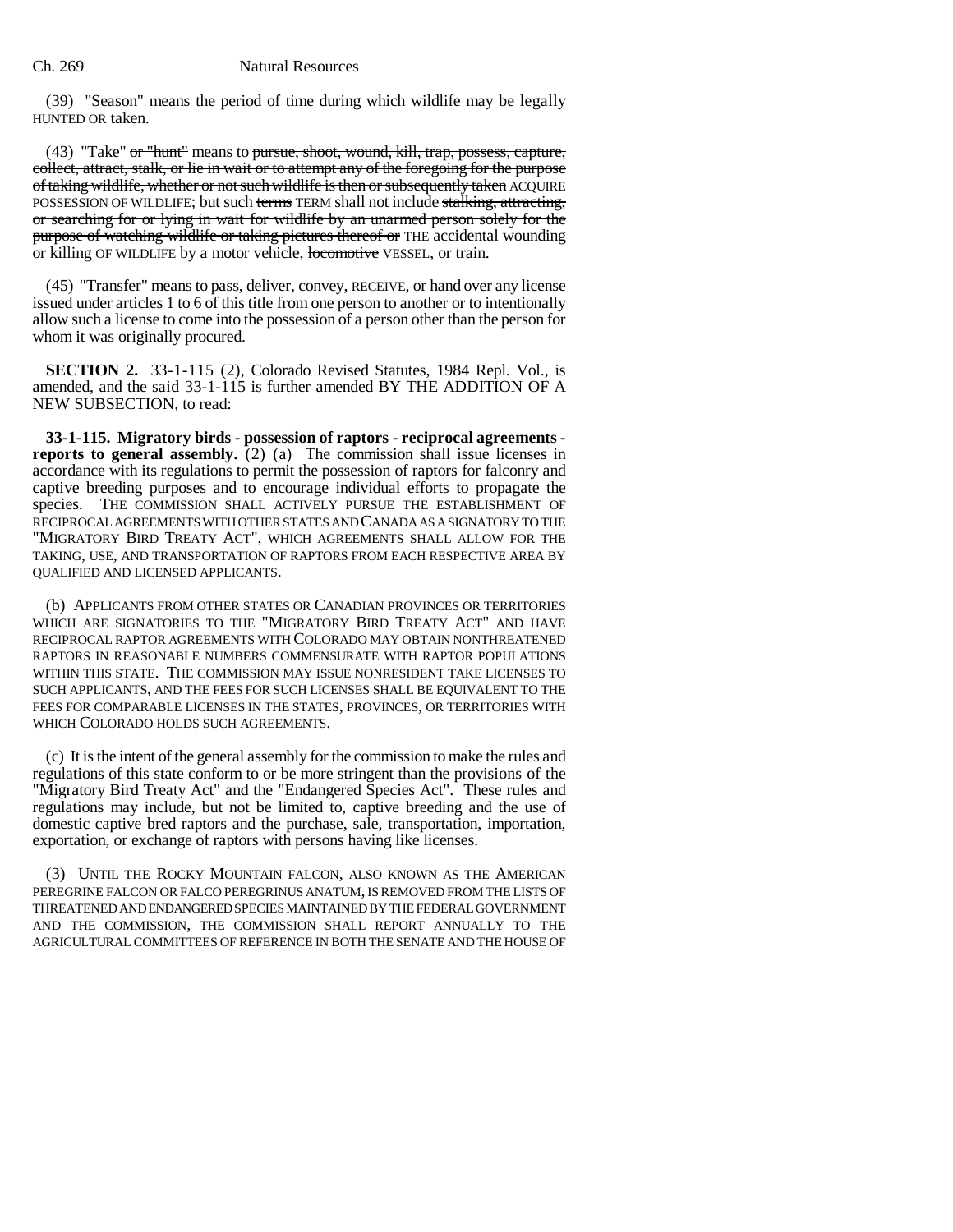REPRESENTATIVES ON THE STATUS OF THE ROCKY MOUNTAIN FALCON POPULATION IN COLORADO.

**SECTION 3.** 33-4-101 (1), Colorado Revised Statutes, 1984 Repl. Vol., as amended, is amended to read:

**33-4-101. License agents - reports - board of claims - penalty for failure to account.** (1) The director may designate sole proprietors, partnerships, or corporations having permanent business locations in this state as license agents to sell, at their permanent business locations, hunting, fishing, trapping, and other licenses of the division. License agents shall be paid a commission of five percent of all moneys collected for licenses sold. All agents authorized to sell licenses shall keep accurate records of all sales of licenses and shall make such reports to the division regarding license sales as may be required by the division. Such agents shall be required to give evidence of financial responsibility, in the form of a savings account, deposit, or certificate of deposit meeting the requirements of section 11-35-101, C.R.S., or an irrevocable letter of credit meeting the requirements of section 11-35-101.5, C.R.S., or a bond, in such amount as may be fixed by the division BASED UPON PERFORMANCE CRITERIA ESTABLISHED BY THE WILDLIFE COMMISSION BY RULE OR REGULATION WHICH MAY BE LESS THAN THE FULL VALUE OF CONSIGNMENT, IN AN AMOUNT ADEQUATE to insure ENSURE the remittance of all moneys collected from such license sales, less amounts allowed as commissions, and the making of reports required by the division. The commission may promulgate rules and regulations for the establishment and cancellation of license agencies. All license moneys received shall be kept separate and apart from any other moneys of the agent authorized to sell licenses and shall at all times belong to the state. All moneys due from the sale of wildlife licenses shall belong to the state and shall draw interest at the rate of one and one-half percent per month from the time that the agency is cancelled by the division until paid DATE DUE.

**SECTION 4.** 33-4-102 (1.6), Colorado Revised Statutes, 1984 Repl. Vol., as amended, is amended BY THE ADDITION OF A NEW PARAGRAPH to read:

**33-4-102. Types of licenses and fees.** (1.6) By promulgation of appropriate rule and regulation, the commission may from time to time authorize the issuance of any of the licenses provided for in this section for a fee less than that specified in this section when in the judgment of the commission one of the following conditions applies:

(c) WHEN THE COMMISSION DETERMINES THAT AN ACTIVITY IS REGULATED AT BOTH THE STATE AND FEDERAL LEVELS AND THAT ISSUANCE OF A MULTI-YEAR STATE LICENSE OR COLLECTION OF A REDUCED STATE ANNUAL LICENSE FEE, OR BOTH, WOULD HELP TO COORDINATE SUCH STATE AND FEDERAL REGULATION AND REFLECT THE ADMINISTRATIVE COST SAVINGS REALIZED THROUGH SUCH COORDINATION.

**SECTION 5.** 33-4-102 (6) (a), Colorado Revised Statutes, 1984 Repl. Vol., as amended, is amended, and the said 33-4-102 is further amended BY THE ADDITION OF A NEW SUBSECTION, to read:

**33-4-102. Types of licenses and fees.** (6) (a) Moneys received in payment for any licenses issued under this title shall not be refunded except for proven error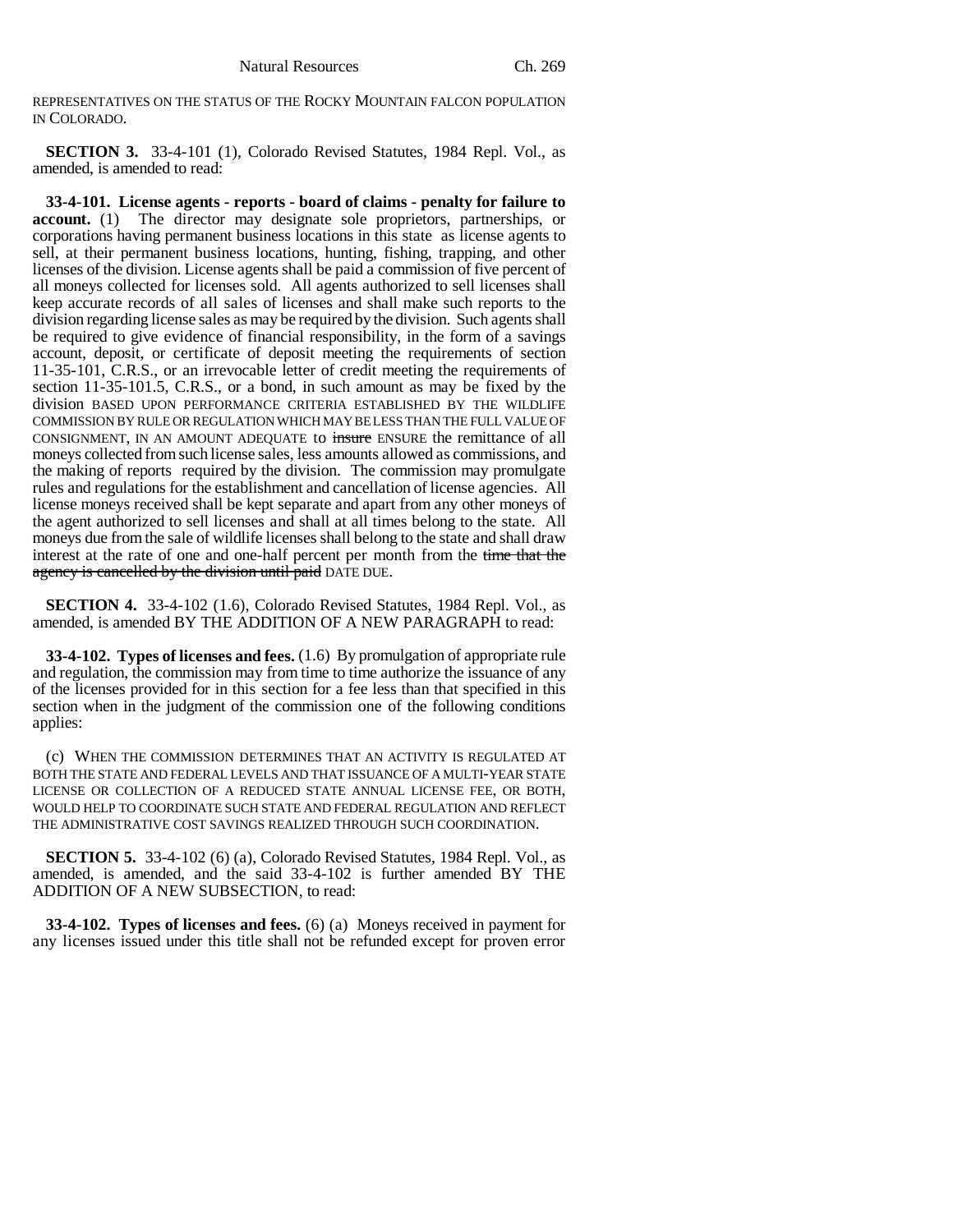committed by the division in issuing licenses or upon the death of a licensee in possession of a big game license if death occurs before the starting date of the season specified on said license OR IF AUTHORIZED BY THE DIRECTOR UNDER RULES OF THE COMMISSION.

(13) (a) THE COMMISSION SHALL ESTABLISH A LICENSE CLASSIFICATION FOR ZOOLOGICAL PARKS. EACH LICENSED ZOOLOGICAL PARK SHALL BE SUBJECT TO THE FOLLOWING REQUIREMENTS:

(I) THE PRIMARY PURPOSE OF THE PARK SHALL BE THE EXHIBITION OF CAPTIVE WILD OR EXOTIC ANIMALS FOR THE EDUCATION OF THE GENERAL PUBLIC; EXCEPT THAT THIS SUBPARAGRAPH (I) SHALL NOT BE CONSTRUED TO PROHIBIT THE CARRYING ON OF REASONABLE INCIDENTAL ACTIVITIES SUCH AS PROPAGATION, PURCHASE, SALE, AND EXCHANGE OF ANIMALS;

(II) THE PARK SHALL BE OPERATED UNDER THE DIRECTION OF A PROFESSIONAL STAFF THAT HAS GENERALLY RECOGNIZED FORMAL OR PRACTICAL TRAINING IN THE HUSBANDRY OF THE TYPES OF ANIMALS KEPT IN THE PARK;

(III) THE PARK SHALL HAVE A STATE-LICENSED VETERINARIAN ON STAFF OR UNDER CONTRACT WITH THE PARK AND AVAILABLE TO PROVIDE PROFESSIONAL CONSULTATION AND CARE WHEN NEEDED;

(IV) THE PARK SHALL MAINTAIN REGULAR HOURS DURING WHICH IT IS OPEN TO THE PUBLIC;

(V) THE ANIMALS KEPT AT THE PARK SHALL BE CONFINED BY AT LEAST ONE FENCE OR OTHER ENCLOSURE SURROUNDING THE AREA IN WHICH THEY ARE HOUSED OR DISPLAYED AND BY AT LEAST ONE ADDITIONAL FENCE, NO LESS THAN EIGHT FEET IN HEIGHT, SURROUNDING THE PERIMETER OF THE PARK.

(b) A LICENSED ZOOLOGICAL PARK MAY MOVE ANIMALS WITHIN COLORADO IN CONNECTION WITH THE BUYING, SELLING, EXCHANGING, OR LOANING OF SUCH ANIMALS WITH ANOTHER LICENSED ZOOLOGICAL PARK OR IN CONNECTION WITH THE EXPORT OF SUCH ANIMALS FROM COLORADO.

(c) NO LICENSED ZOOLOGICAL PARK MAY IMPORT NON-CERVID RUMINANTS OR CAMELIDS INTO COLORADO UNLESS, IN EACH SUCH INSTANCE, THE ANIMAL HAS BEEN SUBJECTED TO THE FOLLOWING PROCESS:

(I) BEFORE IMPORTATION, THE ANIMAL IS TESTED FOR TUBERCULOSIS AND FOUND NOT TO BE INFECTED;

(II) AFTER SUCH TEST, THE ANIMAL IS IMPORTED AND HELD IN ISOLATION IN AN ISOLATION FACILITY FOR A CONTINUOUS PERIOD OF LEAST SIXTY DAYS; AND

(III) AFTER THE END OF SUCH ISOLATION PERIOD, THE ANIMAL IS AGAIN TESTED FOR TUBERCULOSIS. IF THE TEST RESULT IS NEGATIVE, THE ANIMAL MAY THEN BE INCORPORATED INTO THE ANIMAL POPULATION OF THE PARK.

(d) IMPORTATION AND TESTING OF CERVID ANIMALS BY LICENSED ZOOLOGICAL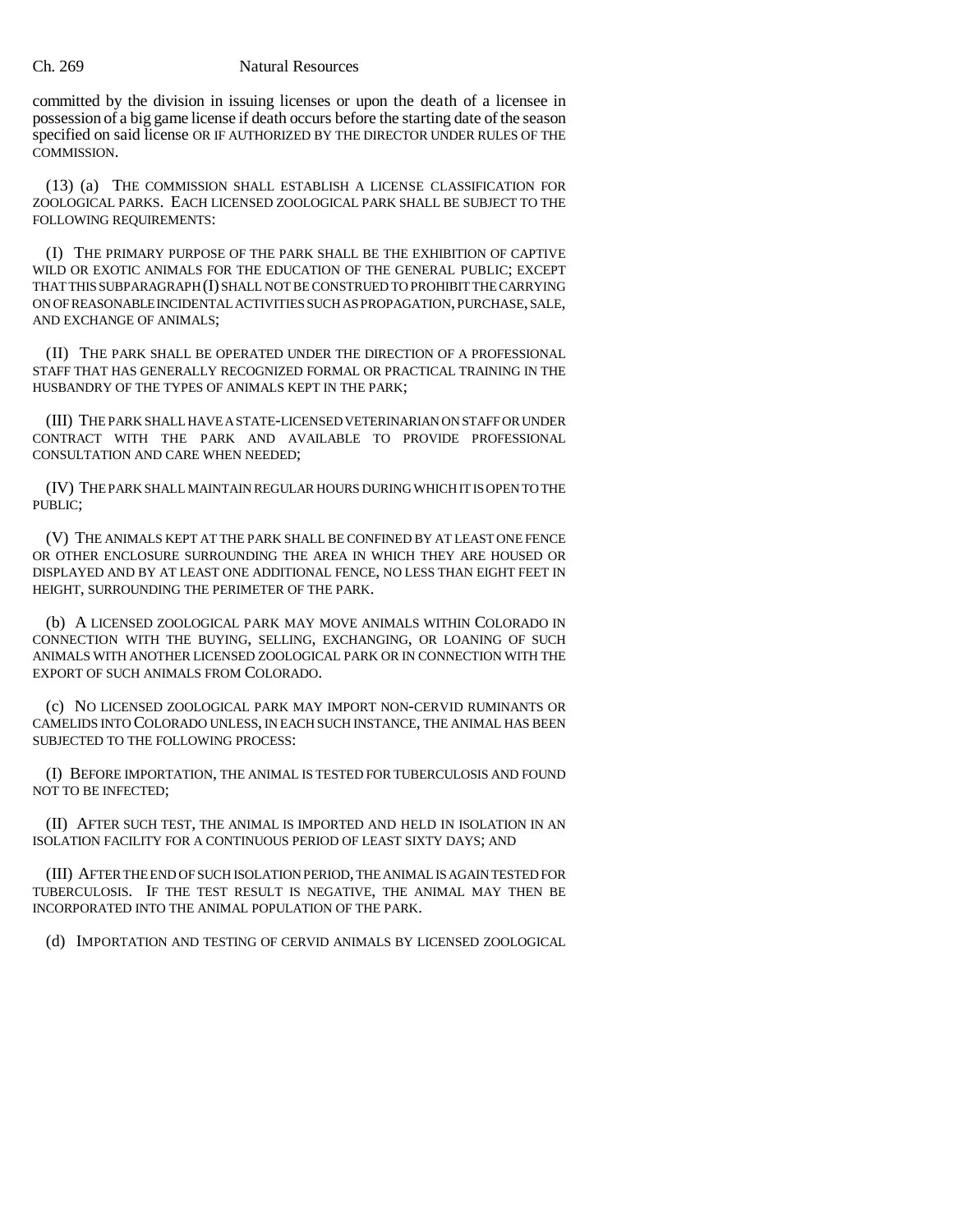PARKS SHALL BE SUBJECT TO REGULATION BY THE DIVISION.

(e) A LICENSE ISSUED TO A ZOOLOGICAL PARK SHALL COVER THE PARK AND ALSO OTHER PROPERTY USED IN CONJUNCTION WITH THE PARK FOR THE SELLING, BUYING, BROKERING, TRADING, OR BREEDING OF OR CARING FOR ANIMALS USED AT THE PARK. ANIMALS MAY BE MOVED BETWEEN THE PARK AND SUCH OTHER PROPERTY AS MAY BE REASONABLY NECESSARY FOR THE OPERATION OF THE PARK.

(f) THE ANNUAL FEE FOR A ZOOLOGICAL PARK LICENSE SHALL NOT EXCEED THE ANNUAL FEE FOR A COMMERCIAL PARK LICENSE.

**SECTION 6.** 33-4-102.5 (4), Colorado Revised Statutes, 1984 Repl. Vol., as amended, is amended to read:

**33-4-102.5. Issuance of migratory waterfowl stamp - prohibition against hunting without stamp.** (4) The commission may enter into a contract with a nonprofit waterfowl conservation organization for the purpose of providing the form and design of the migratory waterfowl stamp. Such contract shall provide that such nonprofit waterfowl conservation organization shall select a form and design. from proposals submitted by fine art publishers. Each publisher's proposal shall be limited to five or fewer alternative pieces of artwork, At least one of which THE ALTERNATIVE PIECES OF ARTWORK CONSIDERED FOR FINAL SELECTION shall be the work of an artist who is a resident of Colorado. In addition, such contract shall designate the ownership of the publication rights for any art prints or other facsimiles of the migratory waterfowl stamp and the disposition of any proceeds. The division shall not be an eligible contractor, unless no contract can be negotiated with a nonprofit waterfowl conservation organization.

**SECTION 7.** 33-6-102 (1), Colorado Revised Statutes, 1984 Repl. Vol., is amended to read:

**33-6-102. Items constituting public nuisance - when - seizure.** (1) Every motor vehicle, vessel, firearm, seine, net, trap, explosive, poisonous or stupefying substance, or other personal property used in the HUNTING, taking, or harassing of wildlife in violation of the provisions of articles 1 to 6 of this title is declared to be a public nuisance. Every such item shall be subject to seizure, confiscation, and forfeiture or destruction as provided in this section, unless the possession of said property is not unlawful and the owner of said property was not a party to the violation and would suffer undue hardship by the sale, confiscation, or destruction of the property.

**SECTION 8.** 33-6-105 (1) and (2), Colorado Revised Statutes, 1984 Repl. Vol., as amended, are amended to read:

**33-6-105. Disposition of fines and surcharges.** (1) (a) EXCEPT AS OTHERWISE PROVIDED IN PARAGRAPH (b) OF THIS SUBSECTION (1), all moneys collected for fines under articles 1 to 6 of this title, either by payment of a penalty assessment or assessed by a court upon conviction AND RESULTING FROM ISSUANCE OF A CITATION BY AN OFFICER OF THE DIVISION OF WILDLIFE, shall be transmitted to the state treasurer, who shall credit one-half to the general fund and one-half to the wildlife cash fund or, FOR OFFENSES INVOLVING NONGAME WILDLIFE, TO the nongame and endangered wildlife cash fund.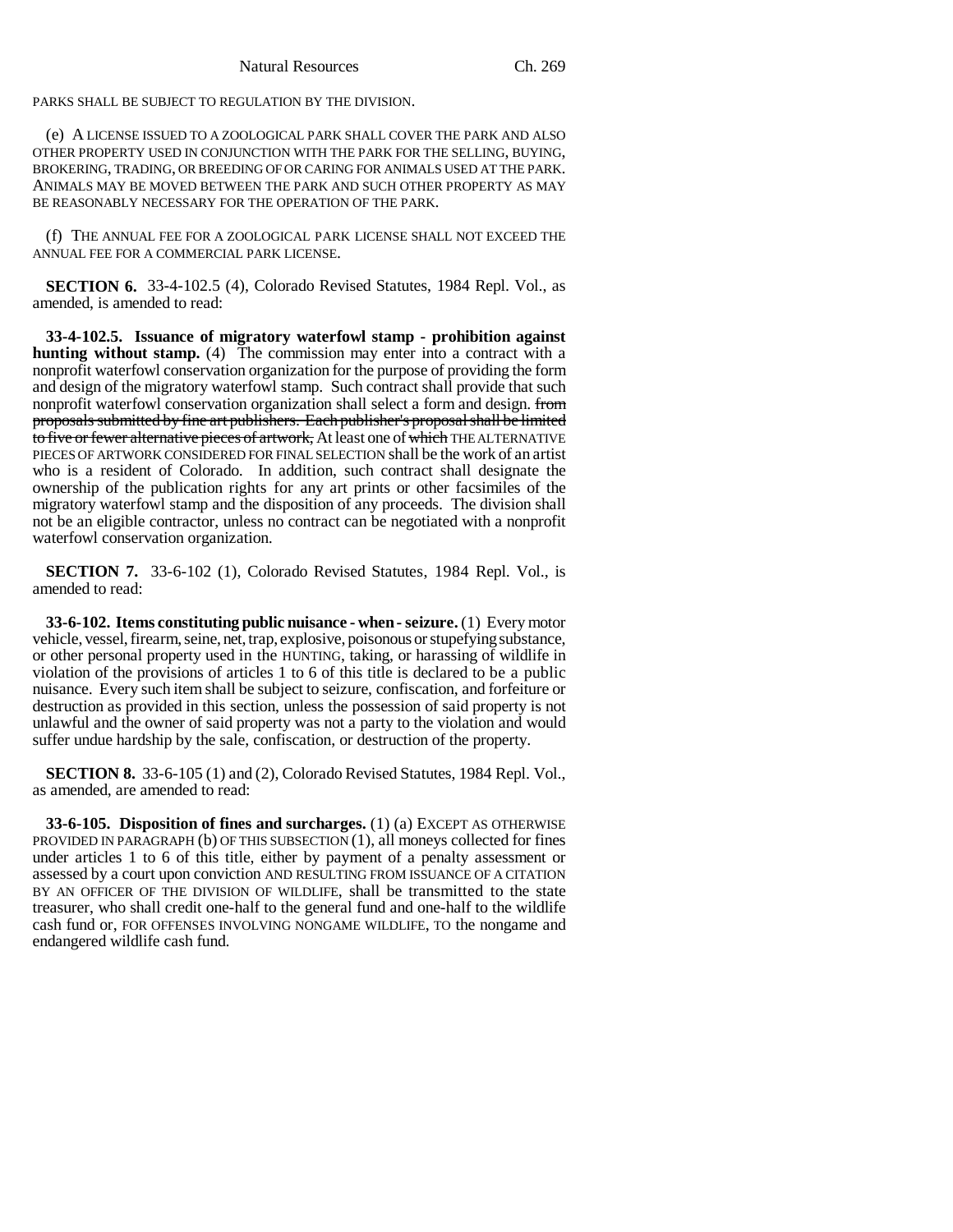(b) For offenses involving nongame wildlife, such half shall be credited to the nongame and endangered wildlife cash fund and, for all other offenses under articles 1 to 6 of this title, such half shall be credited to the wildlife cash fund; except that, when an arrest has been made by or the citation for any wildlife offense has been issued by an officer of the division of parks and outdoor recreation, all moneys collected for the fine shall be transmitted to the state treasurer, who shall credit one-half to the parks and outdoor recreation cash fund and one-half to the general fund. WHEN AN ARREST HAS BEEN MADE OR THE CITATION FOR ANY WILDLIFE OFFENSE HAS BEEN ISSUED BY AN OFFICER OF THE DIVISION OF PARKS AND OUTDOOR RECREATION OR BY ANY OTHER COLORADO PEACE OFFICER, AS DEFINED IN THIS TITLE, THE STATE TREASURER SHALL CREDIT ONE-HALF OF THE MONEYS COLLECTED TO THE GENERAL FUND AND ONE-HALF TO THE COLORADO TOWN, CITY, COUNTY, CITY AND COUNTY, OR STATE AGENCY WHOSE OFFICER ISSUED THE CITATION.

(2) It is the duty of every clerk of a court before which prosecutions and appeals of violators of articles 1 to 6 of this title are heard, within twenty days after any such trial, appeal, DISPOSITION, or dismissal thereof, to notify the division, in writing, of the result thereof and the amount of fines collected, if any, and the disposition of such fines.

**SECTION 9.** The introductory portion to 33-6-106 (1) and 33-6-106 (1) (b), (1) (d), (3), (4), and (5), Colorado Revised Statutes, 1984 Repl. Vol., as amended, are amended to read:

**33-6-106. Suspension of license privileges.** (1) The commission has the exclusive authority to suspend the privilege of applying for, purchasing, or exercising the benefits conferred by any license OR ALL LICENSES issued by the division for a period not to exceed three FIVE years, EXCEPT AS OTHERWISE PROVIDED IN ARTICLES 1 TO 6 OF THIS TITLE, if a person:

#### (b) WHILE A COLORADO RESIDENT:

(I) Has been convicted of wildlife violations of another state, OR ANY CANADIAN province, UNITED STATES territory, or federal agency WHICH IS A MEMBER OF THE "WILDLIFE VIOLATOR COMPACT", PART 26 OF ARTICLE 60 OF TITLE 24, C.R.S., for which similar EQUIVALENT charges exist in this state, AND SUCH CONVICTIONS, INDIVIDUALLY OR WHEN COMBINED WITH CONVICTIONS SPECIFIED IN PARAGRAPH (a) OF THIS SUBSECTION (1), WOULD TOTAL TWENTY OR MORE POINTS IN ANY CONSECUTIVE FIVE-YEAR PERIOD; or

(II) HAS BEEN CONVICTED OF FEDERAL WILDLIFE VIOLATIONS OCCURRING IN THIS STATE, AND SUCH CONVICTIONS, INDIVIDUALLY OR WHEN COMBINED WITH CONVICTIONS SPECIFIED IN PARAGRAPH (a) OF THIS SUBSECTION (1), TOTAL TWENTY OR MORE POINTS IN ANY CONSECUTIVE FIVE-YEAR PERIOD;

(d) Is found to meet the requirements for RECIPROCAL suspension as provided in a compact with another state, territory, or province THE "WILDLIFE VIOLATOR COMPACT", PART 26 OF ARTICLE 60 OF TITLE 24, C.R.S.;

(3) Any person who is to be considered for suspension, including permanent suspension, shall be given due notice of such action and shall be given the opportunity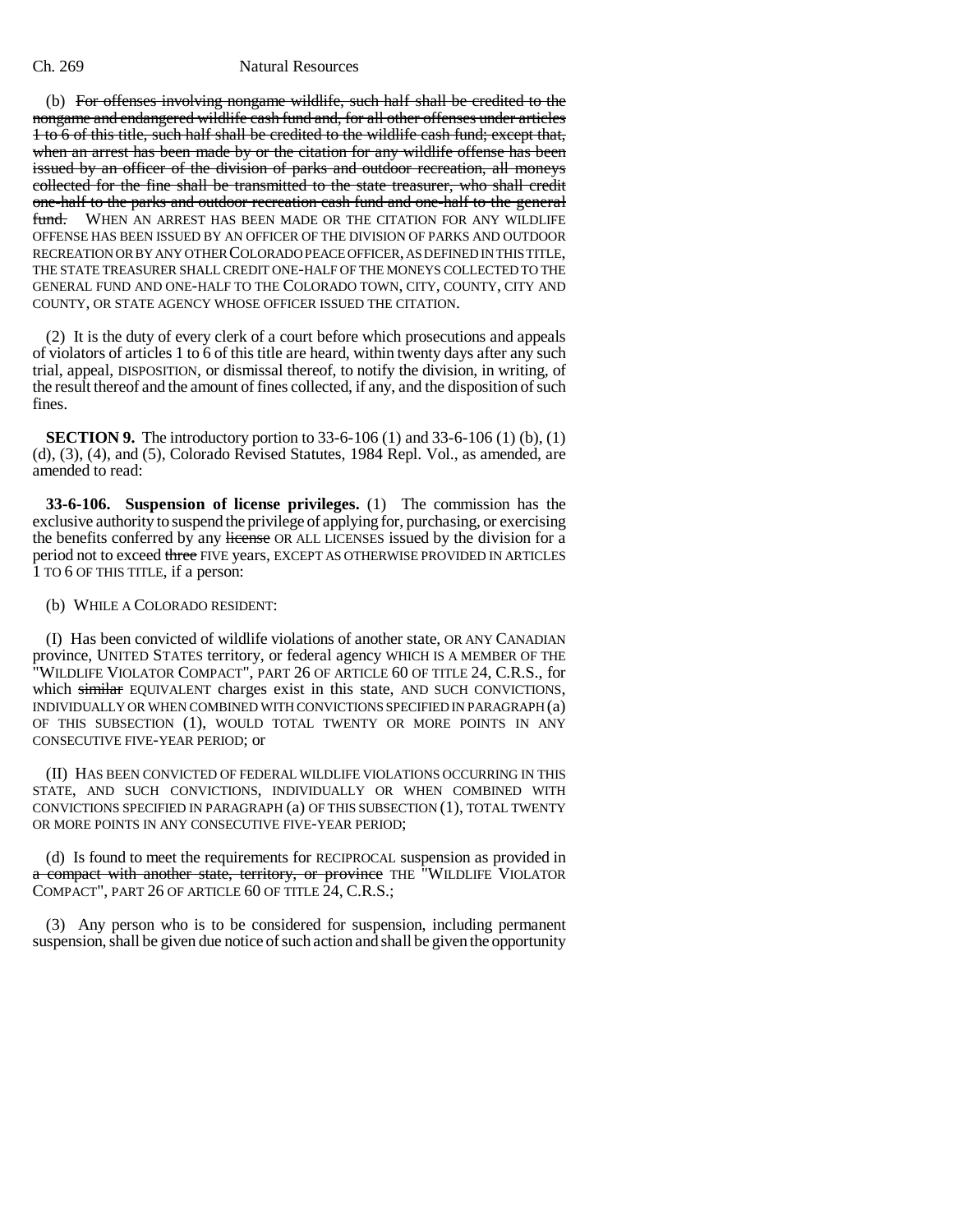Natural Resources Ch. 269

to appear and show cause why his OR HER license privileges should not be suspended. Such notice shall be in the form of a registered or certified letter, RETURN RECEIPT REQUESTED, sent to the last known address of the person, stating the violations and the date of hearing. PROOF OF SUCH MAILING AND ATTEMPTED DELIVERY SHALL BE SUFFICIENT PROOF OF THE NOTICE REQUIRED BY THIS SUBSECTION (3).

(4) Except as otherwise provided in subsection (4.5) of this section, any hearing on the suspension of license privileges for Colorado residents shall be held in the county wherein the person resides A REGIONAL OR AREA OFFICE OF THE DIVISION NEAREST TO THE RESIDENCE OF THE RESPONDENT or, in the case of nonresidents, in such other county LOCATION as may be determined by the division. Such hearing shall be conducted by a hearing examiner on behalf of the commission. The hearing examiner may administer oaths and affirmations, issue subpoenas for the attendance of witnesses and the production of books and papers, and apply to the district court for enforcement thereof. The hearing examiner shall not be subject to the provisions of part 10 of article 30 of title 24, C.R.S. The director shall appoint such hearing examiners, who may be employees of the division.

(5) Notice of any resulting suspension shall be sent to the person by registered or certified mail, RETURN RECEIPT REQUESTED, to the last known address of such person and to license agents and other persons who should be notified of such suspensions.

**SECTION 10.** 33-6-106, Colorado Revised Statutes, 1984 Repl. Vol., as amended, is amended BY THE ADDITION OF A NEW SUBSECTION to read:

**33-6-106. Suspension of license privileges.** (7) THE COMMISSION MAY DELEGATE THE EXERCISE OF ITS EXCLUSIVE AUTHORITY TO SUSPEND WILDLIFE LICENSE PRIVILEGES TO ANY HEARING EXAMINER APPOINTED BY THE DIVISION. THE HEARING EXAMINER'S DECISION MAY BE APPEALED TO THE COMMISSION BY FILING A NOTICE OF APPEAL WITH THE COMMISSION WITHIN THIRTY DAYS AFTER RECEIPT OF THE HEARING EXAMINER'S DECISION.

**SECTION 11.** 33-6-107 (3), (4), (7), (8), and (9), Colorado Revised Statutes, 1984 Repl. Vol., as amended, are amended to read:

**33-6-107. Licensing violations - penalties.** (3) Except as otherwise provided in articles 1 to 6 of this title or by rule or regulation of the commission, any person, regardless of age, who HUNTS OR takes wildlife in this state shall procure a proper and valid license therefor and shall have the valid license on his OR HER person when exercising the benefits it confers. A person who violates this subsection (3) is guilty of a misdemeanor and, upon conviction thereof, shall, with respect to wildlife other than big game, be punished by a fine of fifty dollars and an assessment of ten license suspension points or shall, with respect to big game, be punished by a fine of two hundred fifty dollars and an assessment of fifteen license suspension points.

(4) It is unlawful for any person under fourteen years of age to HUNT OR take big game, and it is unlawful for persons between the ages of fourteen and eighteen years of age to HUNT OR take big game unless accompanied by a person eighteen years of age or older. Any person who violates this subsection (4) is guilty of a misdemeanor and, upon conviction thereof, shall be punished by a fine of fifty dollars and an assessment of ten license suspension points.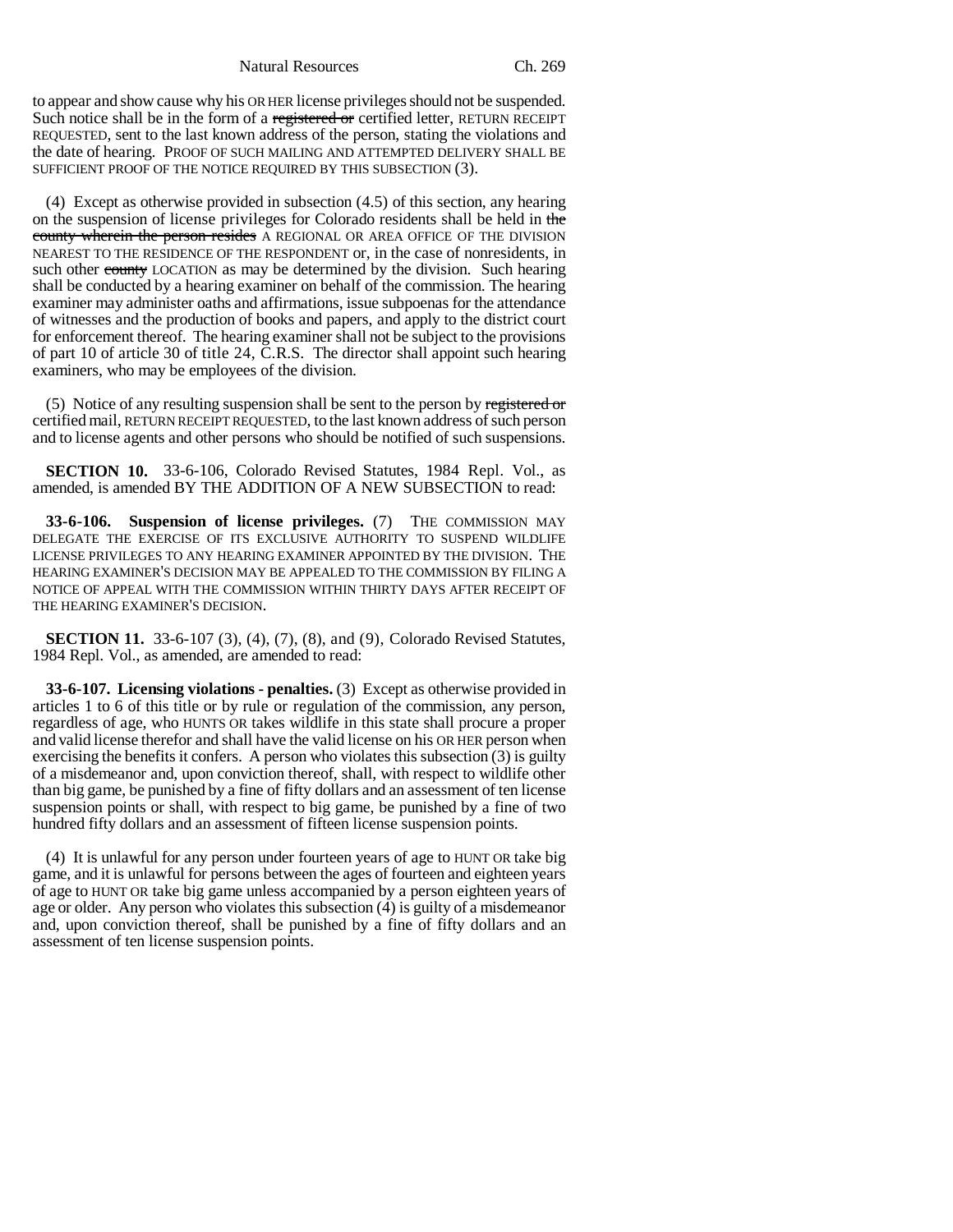(7) It is unlawful for any person to ALTER, transfer, sell, loan, or assign his OR HER own OR ANOTHER PERSON'S lawfully acquired license to another person. Any person who violates this subsection (7) is guilty of a misdemeanor and, upon conviction thereof, shall be punished by a fine of two hundred dollars and an assessment of fifteen license suspension points, and any licenses so used are void.

(8) It is unlawful for any person born on or after January 1, 1949, to purchase OR OBTAIN any hunting license, HUNT, OR TRAP unless he THE PERSON produces a hunter education certificate issued by the division, attesting to his THE PERSON'S successful completion of a division certified hunter education course taught by a division certified instructor which totals not less than ten hours of instruction. Any person required to obtain such a certificate shall have the certificate on his OR HER person while hunting, TRAPPING, OR TAKING WILDLIFE. For the purposes of this subsection (8), the division shall recognize, in addition to Colorado hunter education certificates issued on or after January 1, 1985, those Colorado hunter education certificates issued prior to January 1, 1985, and any valid temporary hunter education certificate issued by the division, and the division may recognize the hunter education programs of other states or countries as being sufficient for the purposes of purchasing a hunting license in Colorado. Any person who violates this subsection  $(\bar{8})$  is guilty of a misdemeanor and, upon conviction thereof, shall be punished by a fine of fifty dollars and an assessment of ten license suspension points.

(9) For the purposes of this section, any person,  $\sigma r$  members ANY MEMBER of his SUCH PERSON'S family, or his agents ANY EMPLOYEE OF THE PERSON may HUNT, TRAP, OR take black-billed magpies, common crows, starlings, English or house sparrows, common pigeons, coyotes, bobcats, red foxes, raccoons, jackrabbits, badgers, marmots, prairie dogs, pocket gophers, Richardson's ground squirrels, rock squirrels, thirteen-lined ground squirrels, porcupines, crayfish, tiger salamanders, muskrats, beavers, EXOTIC WILDLIFE, and common snapping turtles on lands owned or leased by him THE PERSON without securing licenses to do so, BUT ONLY when such wildlife is causing damage TO CROPS, REAL OR PERSONAL PROPERTY, OR LIVESTOCK. Any person may take KILL skunks or rattlesnakes when necessary to protect life or property. THE PELTS OR HIDES OF any such wildlife MAMMALS taken under this subsection (9) may be TRANSFERRED, POSSESSED, TRADED, BARTERED, OR sold by purchasing ANY PERSON WHO HOLDS an appropriate small game or furbearer license.

**SECTION 12.** 33-6-109 (1) and (3), Colorado Revised Statutes, 1984 Repl. Vol., as amended, are amended to read:

**33-6-109. Wildlife - illegal possession.** (1) It is unlawful for any person to HUNT, take, or have in his SUCH PERSON'S possession any wildlife that is the property of this state as provided in section 33-1-101, except as permitted by articles 1 to 6 of this title or by rule or regulation of the commission.

(3) Any person who violates subsection (1) or (2) of this section is guilty of a misdemeanor and, upon conviction thereof DEPENDING UPON THE WILDLIFE INVOLVED, shall be punished UPON CONVICTION THEREOF by a fine OR IMPRISONMENT, OR BOTH, and license suspension points OR SUSPENSION OR REVOCATION OF LICENSE PRIVILEGES according to the wildlife involved, as follows:

**License**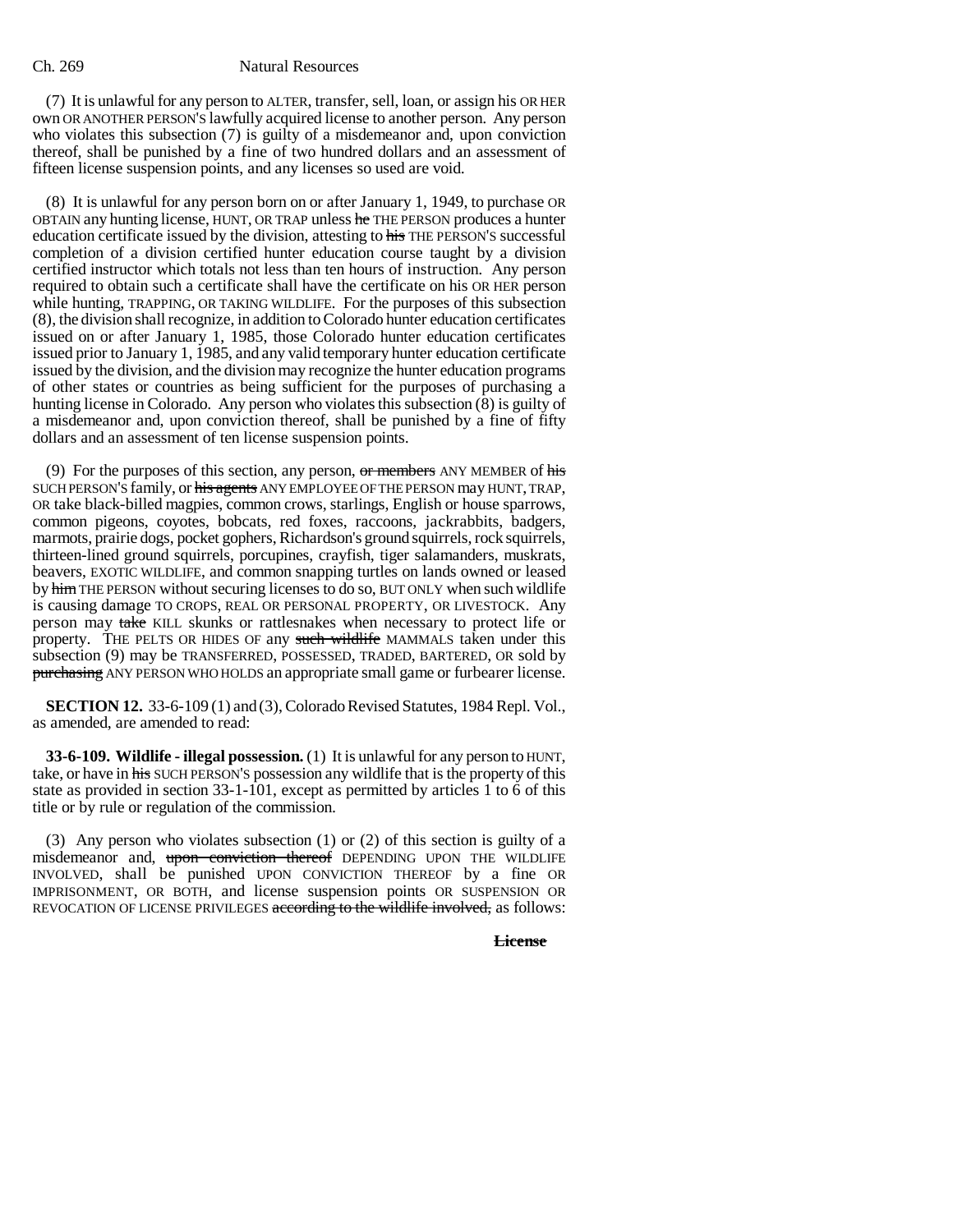#### Natural Resources Ch. 269

## **Fine Points**

**Suspension**

 (a) For each eagle, member of an endangered species, rocky mountain goat, moose, rocky mountain bighorn sheep, or lynx ................................... \$1,000 20

 (b) For each elk or member of a threatened species ..................... \$ 700 15

 (c) For each antelope, deer, black bear, or mountain lion ................. \$ 500 15

 (d) For each raptor not covered by paragraphs (a) and (b) of this subsection (3) and each wild turkey  $\ldots$  \$ 200  $\ldots$  10

 (e) For all other wildlife not covered by paragraph  $(a)$  or  $(b)$  of this subsection (3), except fish:

(I) For one illegal animal or bird  $\therefore$  \$ 50 10

 (II) For each additional illegal animal or bird of a multipossession offense ................................ \$ 25 1

 (f) For all fish not covered by paragraphs  $(a)$  and  $(b)$  of this subsection (3):

(I) For one illegal fish  $\ldots$  \$ 35 10

 (II) For each additional illegal fish of a multipossession offense ........... \$ 10 1

(a) FOR EACH ANIMAL LISTED AS ENDANGERED OR THREATENED, A FINE OF NOT LESS THAN TWO THOUSAND DOLLARS AND NOT MORE THAN ONE HUNDRED THOUSAND DOLLARS, OR BY IMPRISONMENT FOR NOT MORE THAN ONE YEAR IN THE COUNTY JAIL, OR BY BOTH SUCH FINE AND SUCH IMPRISONMENT, AND AN ASSESSMENT OF TWENTY POINTS.

(b) FOR EACH GOLDEN EAGLE, ROCKY MOUNTAIN GOAT, OR BIGHORN SHEEP, A FINE OF NOT LESS THAN ONE THOUSAND DOLLARS AND NOT MORE THAN ONE HUNDRED THOUSAND DOLLARS, OR BY IMPRISONMENT FOR NOT MORE THAN ONE YEAR IN THE COUNTY JAIL, OR BOTH SUCH FINE AND SUCH IMPRISONMENT, AND AN ASSESSMENT OF TWENTY POINTS.

(c) FOR EACH ELK, BEAR, MOOSE, OR MOUNTAIN LION, A FINE OF ONE THOUSAND DOLLARS AND AN ASSESSMENT OF FIFTEEN POINTS.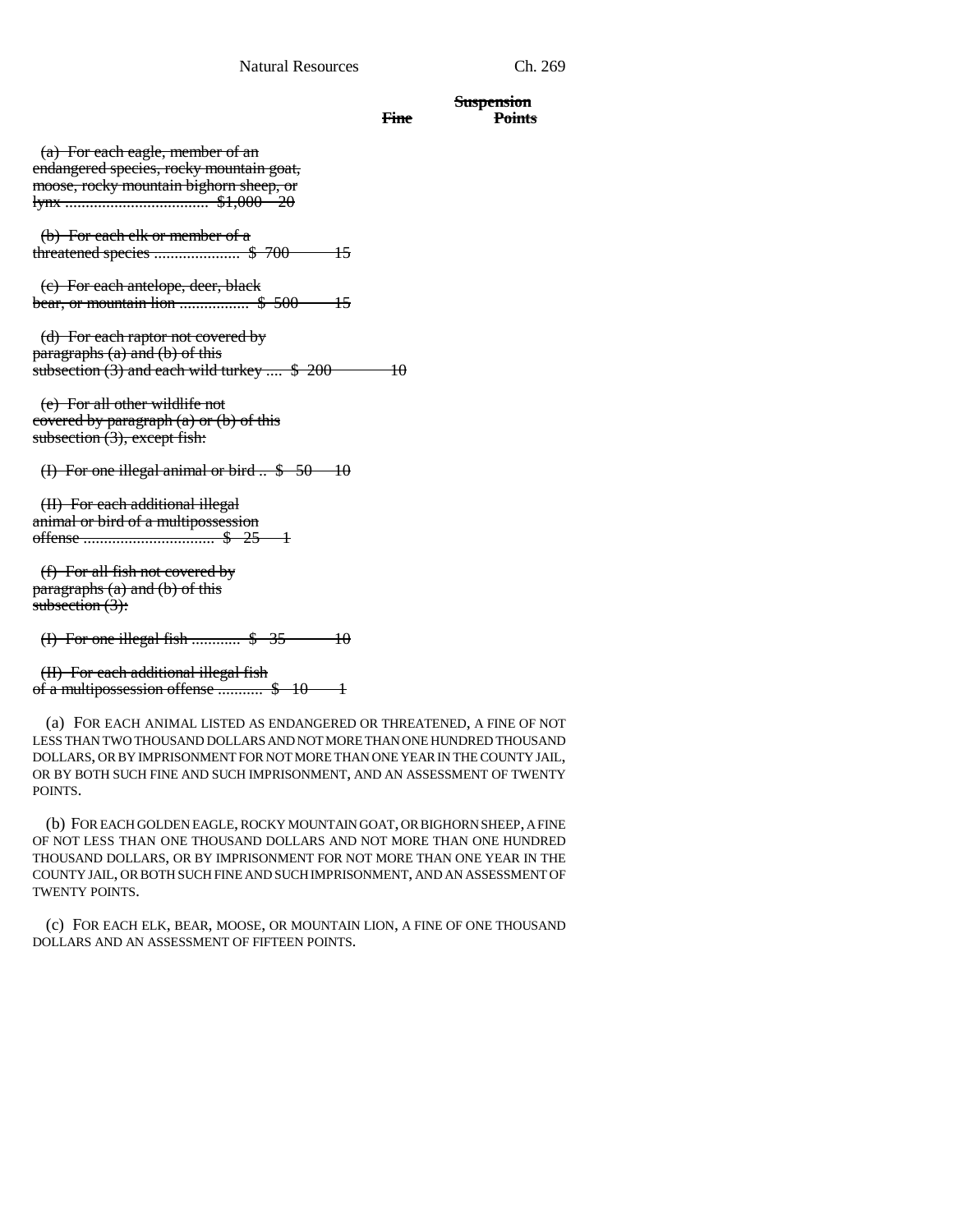(d) FOR EACH ANTELOPE, DEER, OR BIG GAME SPECIES AS DEFINED IN THE STATE OR COUNTRY OF ORIGIN AND NOT LISTED IN PARAGRAPH (a), (b), OR (c) OF THIS SUBSECTION (3), A FINE OF SEVEN HUNDRED DOLLARS AND AN ASSESSMENT OF FIFTEEN POINTS.

(e) FOR EACH VIOLATION OF PARAGRAPH (b), (c), OR (d) OF THIS SUBSECTION (3) WHERE THREE OR MORE ANIMALS ARE TAKEN OR POSSESSED, A MINIMUM FINE PER ANIMAL AS SET FORTH IN SAID PARAGRAPHS, TO A MAXIMUM OF TEN THOUSAND DOLLARS PER ANIMAL, OR IMPRISONMENT FOR NOT MORE THAN ONE YEAR IN THE COUNTY JAIL, OR BY BOTH SUCH FINE AND SUCH IMPRISONMENT. UPON CONVICTION, THE COMMISSION MAY SUSPEND ANY OR ALL LICENSE PRIVILEGES OF THE PERSON FOR A PERIOD OF FROM ONE YEAR TO LIFE.

(f) FOR EACH RAPTOR NOT COVERED BY PARAGRAPH (a) OR (b) OF THIS SUBSECTION (3) AND FOR EACH WILD TURKEY, A FINE OF TWO HUNDRED DOLLARS AND AN ASSESSMENT OF TEN POINTS.

(g) FOR ALL FISH, MOLLUSKS, CRUSTACEANS, AMPHIBIANS, OR REPTILES NOT COVERED BY PARAGRAPH (a) OF THIS SUBSECTION (3), A FINE OF THIRTY-FIVE DOLLARS AND AN ASSESSMENT OF FIVE POINTS FOR THE FIRST SUCH ANIMAL AND, FOR EACH ADDITIONAL SUCH ANIMAL TAKEN OR POSSESSED AT THE SAME TIME, AN ADDITIONAL FINE OF TEN DOLLARS PER ANIMAL AND AN ADDITIONAL ASSESSMENT OF ONE POINT PER ANIMAL.

(h) FOR ANY WILDLIFE NOT COVERED BY PARAGRAPHS (a) TO (g) OF THIS SUBSECTION (3), A FINE OF FIFTY DOLLARS AND AN ASSESSMENT OF FIVE POINTS FOR THE FIRST SUCH ANIMAL AND, FOR EACH ADDITIONAL SUCH ANIMAL TAKEN OR POSSESSED AT THE SAME TIME, AN ADDITIONAL FINE OF TWENTY-FIVE DOLLARS PER ANIMAL AND AN ADDITIONAL ASSESSMENT OF FIVE POINTS PER ANIMAL.

**SECTION 13.** 33-6-113 (1) and (2) (a), Colorado Revised Statutes, 1984 Repl. Vol., as amended, are amended to read:

**33-6-113. Illegal sale of wildlife.** (1) Except as otherwise provided in articles 1 to 6 of this title or by rule or regulation of the commission, it is unlawful for any person to sell or purchase or offer for sale or purchase any wildlife or to solicit another person in the illegal HUNTING OR taking of any wildlife for the purposes of monetary or commercial gain or profit. FOR THE PURPOSES OF THIS SECTION, IT IS DEEMED TO BE A SALE OF WILDLIFE IF A PERSON, FOR MONETARY OR OTHER CONSIDERATION, PROVIDES UNREGISTERED OUTFITTING SERVICES AS DEFINED IN ARTICLE 55.5 OF TITLE 12, C.R.S.

(2) Any person who violates this section:

(a) With respect to big game, endangered species, or eagles, commits a class 5 felony and shall be punished as provided in section  $18-1-105$ , C.R.S. and, in addition, shall be punished by a fine of not less than one thousand dollars nor more than twenty thousand dollars. For offenses committed on or after July 1, 1985, the fine shall be in an amount within the presumptive range set out in section  $18-1-105$  (1) (a) (III), E.R.S. Upon such conviction, the commission may permanently suspend ANY OR all wildlife license privileges of the person convicted FOR A MINIMUM OF ONE YEAR TO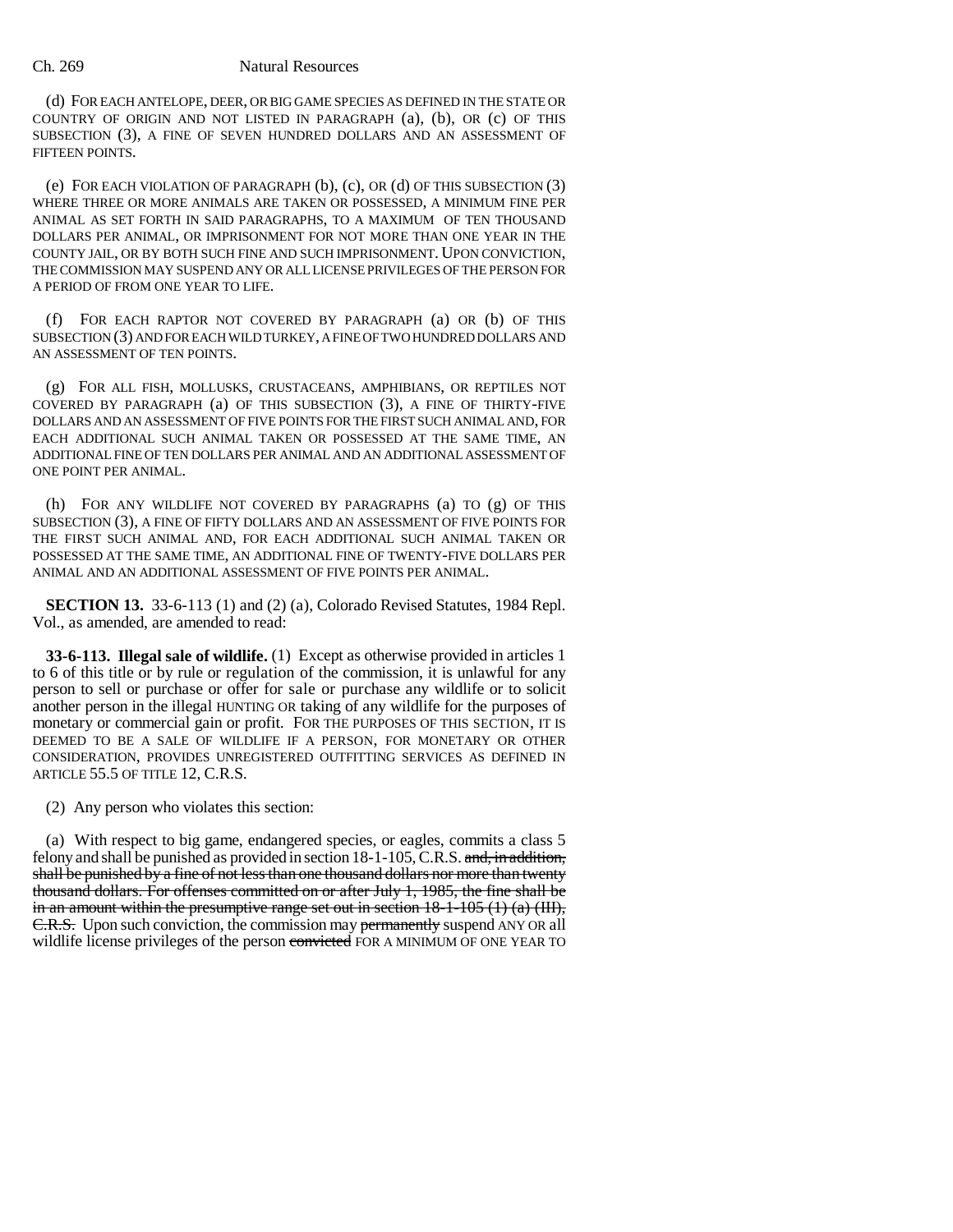LIFE.

**SECTION 14.** 33-6-116 (1), Colorado Revised Statutes, 1984 Repl. Vol., as amended, is amended to read:

**33-6-116. Hunting, trapping, or fishing on private property - posting public lands.** (1) It is unlawful for any person to enter upon privately owned land or lands under the control of the state board of land commissioners to HUNT OR take any wildlife by hunting, trapping, or fishing without first obtaining permission from the owner or person in possession of such land.

**SECTION 15.** The introductory portion to 33-6-117 (1), Colorado Revised Statutes, 1984 Repl. Vol., is amended to read:

**33-6-117. Willful destruction of wildlife.** (1) Except as is otherwise provided in articles 1 to 6 of this title or by rule or regulation of the commission, it is unlawful for any person to HUNT OR take, or to solicit another person to HUNT OR take, any wildlife and detach or remove, with the intent to abandon the carcass or body, only the head, hide, claws, teeth, antlers, horns, internal organs, or feathers or any or all of such parts or to kill and abandon any wildlife. Any person who violates this subsection (1), with respect to:

**SECTION 16.** 33-6-120, Colorado Revised Statutes, 1984 Repl. Vol., is amended to read:

**33-6-120. Hunting, trapping, or fishing out of season or in a closed area.** It is unlawful for any person to HUNT OR take any wildlife outside of the season established by or in an area closed by commission rule or regulation. Any person who violates this section is guilty of a misdemeanor and, upon conviction thereof, shall be punished by a fine of one hundred dollars and an assessment of ten license suspension points.

**SECTION 17.** The introductory portion to 33-6-121 (1), Colorado Revised Statutes, 1984 Repl. Vol., is amended to read:

**33-6-121. Hunters to wear daylight fluorescent orange garments.** (1) Unless otherwise provided by commission rule or regulation, it is unlawful for any person to HUNT OR take elk, deer, antelope, or black bear with any firearm unless such person is wearing daylight fluorescent orange garments that meet the following requirements:

**SECTION 18.** 33-6-122, Colorado Revised Statutes, 1984 Repl. Vol., is amended to read:

**33-6-122. Hunting in a careless manner.** It is unlawful for any person to HUNT OR take wildlife in a careless manner or to discharge a firearm or release an arrow in a careless manner which endangers human life or property. For the purposes of this section, "careless" means failing to exercise the degree of reasonable care that would be exercised by a person of ordinary prudence under all the existing circumstances in consideration of the probable danger of injury or damage. Any person who violates this section is guilty of a misdemeanor and, upon conviction thereof, shall be punished by a fine of not less than one hundred dollars nor more than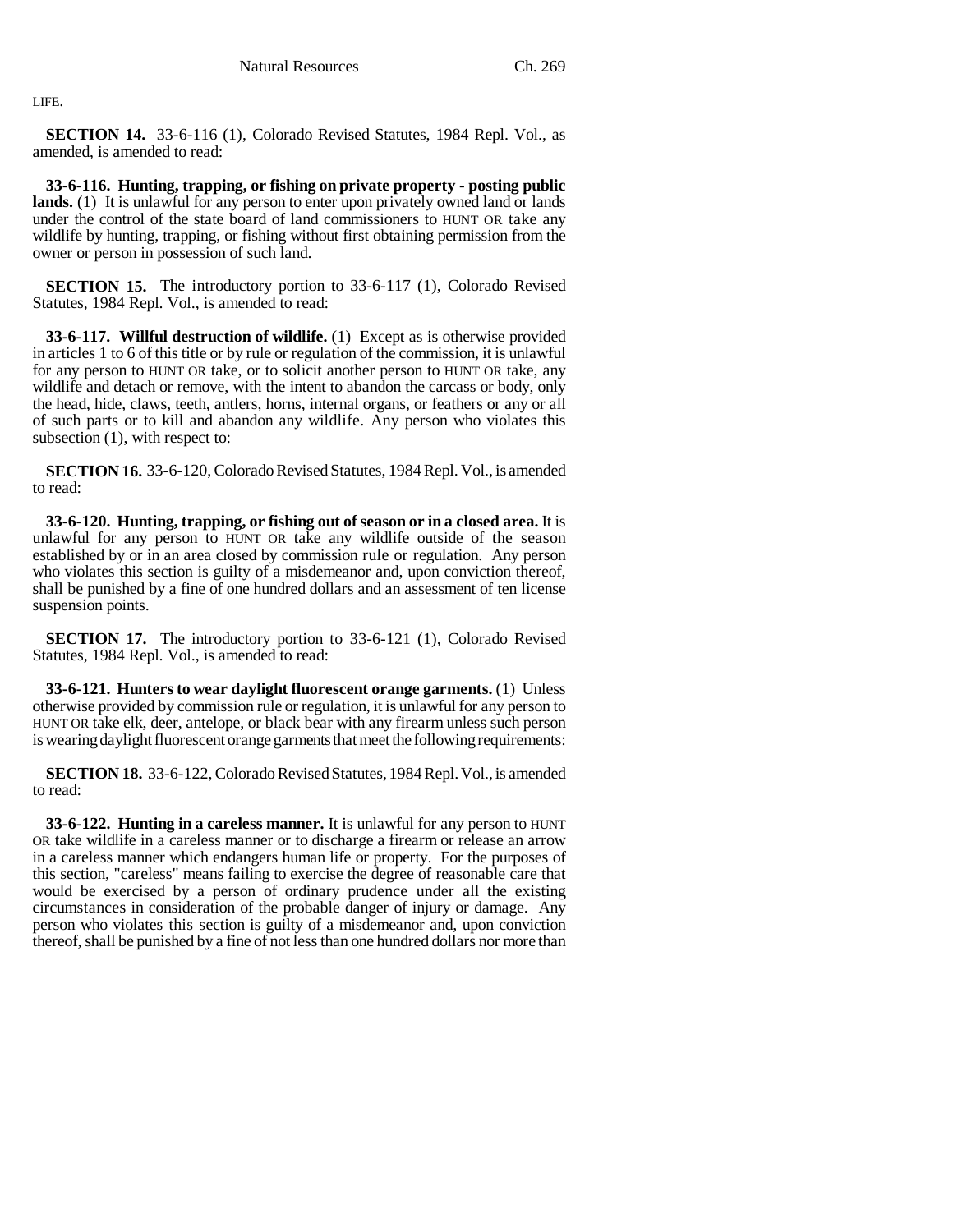one thousand dollars or by imprisonment in the county jail for up to one year, or by both such fine and imprisonment, and an assessment of twenty license suspension points.

**SECTION 19.** 33-6-123, Colorado Revised Statutes, 1984 Repl. Vol., is amended to read:

**33-6-123. Hunting under the influence.** It is unlawful for any person who is under the influence of alcohol or any controlled substance, as defined in section 12-22-303 (7), C.R.S., or any other drug to a degree which renders him SUCH PERSON incapable of safely operating a firearm or bow and arrow to HUNT OR take any wildlife in this state. The fact that any person charged with a violation of this section is or has been entitled to use such controlled substance or drug under the laws of this state shall not constitute a defense against any charge of violating this section. For the purposes of this section, being under the influence of any drug shall include the use of glue-sniffing, aerosol inhalation, or the inhalation of any other toxic vapor. Any person who violates this section is guilty of a misdemeanor and, upon conviction thereof, shall be punished by a fine of not less than one hundred dollars nor more than one thousand dollars or by imprisonment in the county jail for not more than one year, or by both such fine and imprisonment, and an assessment of twenty license suspension points.

**SECTION 20.** 33-6-124 (1) and (2), Colorado Revised Statutes, 1984 Repl. Vol., are amended to read:

**33-6-124. Use of a motor vehicle or aircraft.** (1) Unless otherwise permitted by commission rule or regulation, it is unlawful for any person to HUNT, take, or harass any wildlife from or with any motor vehicle.

(2) It is unlawful for any person airborne in any aircraft to spot or locate any wildlife and communicate the location thereof to any person on the ground as an aid to hunting or pursuing said wildlife; and it is unlawful for such airborne person or person on the ground receiving such communication to pursue, HUNT, or take game on the same day or the day following such flight.

**SECTION 21.** 33-6-127, Colorado Revised Statutes, 1984 Repl. Vol., is amended to read:

**33-6-127. Hunting with artificial light.** Unless otherwise provided by commission rule or regulation and except as provided in section 33-6-107 (9) for persons owning or leasing land, members of their family, or their agents, it is unlawful for any person to utilize any artificial light as an aid in HUNTING OR taking any wildlife. For the purposes of this section, the possession of any firearm with cartridges in the chamber or magazine or loaded with powder and ball or a strung bow, unless the bow is cased, while attempting to project any artificial light into areas where wildlife may be found is prima facie evidence of a violation of this section. Any person who violates this section is guilty of a misdemeanor and, upon conviction thereof, shall be punished by a fine of two hundred dollars and an assessment of twenty license suspension points.

**SECTION 22.** 33-6-130 (1), Colorado Revised Statutes, 1984 Repl. Vol., is